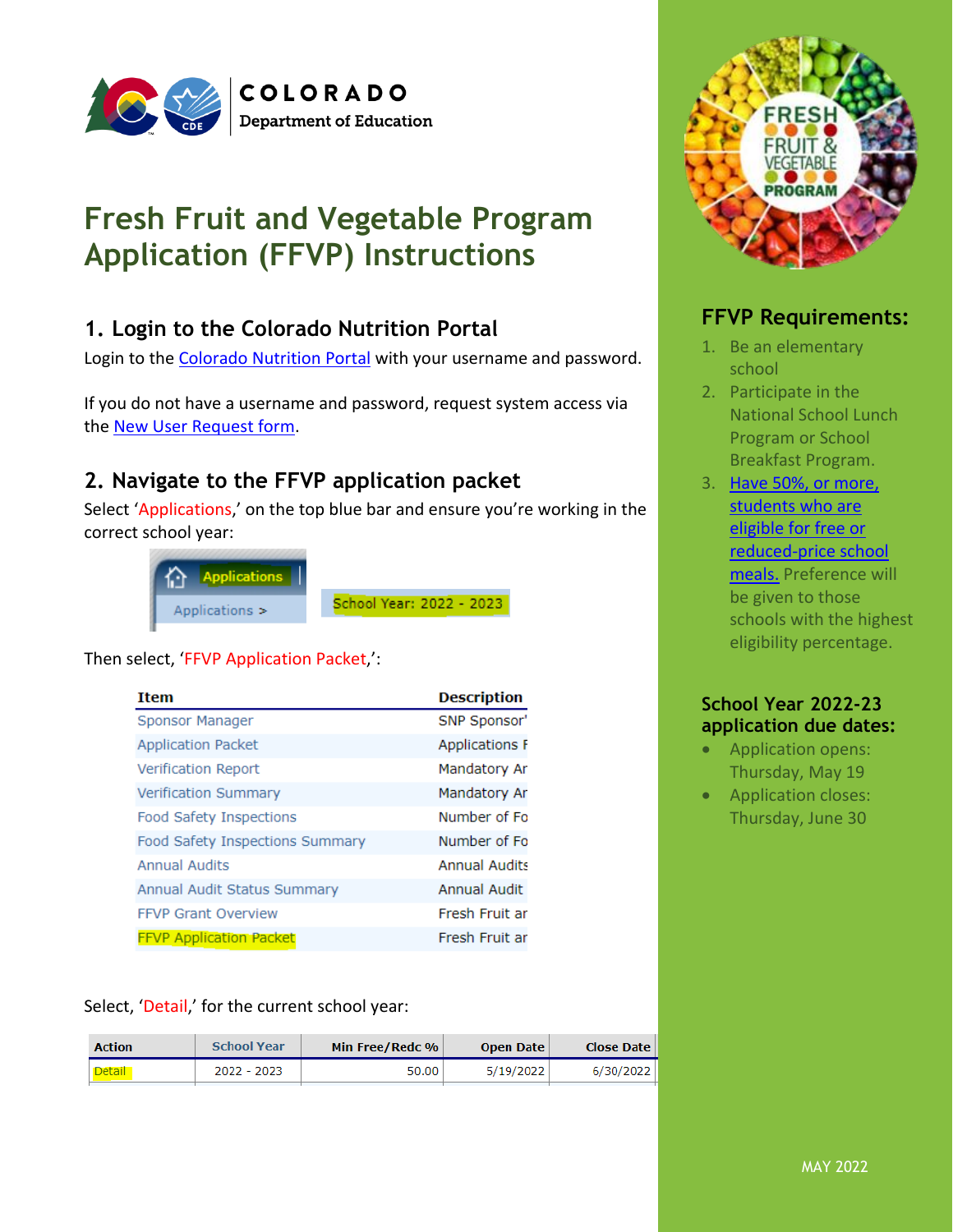



You now have access to the FFVP sponsor and site applications. All eligible sites will populate. If you see any discrepancies with the sites, or if a site is eligible to apply but is not populating, please contact Vivien Skrupskis at [Skrupskis\\_v@cde.state.co.us](mailto:Skrupskis_v@cde.state.co.us) or 720-672-4243.

Select 'Add,' next to the Fresh Fruit and Vegetable Program Sponsor Application:

| <b>Action</b> | <b>Form Name</b>                              | <b>Status</b> |
|---------------|-----------------------------------------------|---------------|
| Add           | Fresh Fruit And Vegetable Sponsor Application | Not Started   |

# **3. Complete the Sponsor Application**

- Enter the contact information for the FFVP contact. This includes name, email address, phone number, and title. FFVP Contact information must be provided.
- Under '**Invited Sites**,' select the sites applying to operate FFVP:

#### **Invited Sites**

| <b>Select</b>        | <b>Site ID</b> | Site Name                       | <b>Status</b> |
|----------------------|----------------|---------------------------------|---------------|
|                      | 00099          | Academy 360                     | Active        |
| $\blacktriangledown$ | 00220          | <b>AMESSE ELEMENTARY SCHOOL</b> | Active        |
|                      | 00418          | <b>ASHLEY ELEMENTARY SCHOOL</b> | Active        |
| ✓                    | 00520          | <b>BARNUM ELEMENTARY SCHOOL</b> | Active        |

• Check the certification box and select 'Save.'

## **4. Complete the Site Applications**

- Select, 'Add,' next to the site applying to operate the FFVP.
- *Section A: Information Provided on SNP Applications*
	- $\circ$  Contact information for the Child Nutrition Director will populate based on the National School Lunch Sponsor application. Complete the fields for the FFVP contact. FFVP contact information must be provided.
- *Section B: Grades at the Site and Participating in the FFVP*
	- $\circ$  Indicate which grades participate at the site by checking all boxes that apply.
- *Section C: Free & Reduced-Price Meal Data for October 2021 Eligibility File* 
	- $\circ$  Free and Reduced-Price percentages will populate based on the current eligibility file from the current PK-12 October count data. This file can be found on the [CDE Pupil](http://www.cde.state.co.us/cdereval/pupilcurrent)  [Membership webpage.](http://www.cde.state.co.us/cdereval/pupilcurrent)
- *Section D: School Profile*
	- o Complete questions 1-6
- *Section E: School Proposal*
	- o Complete questions 7-9. Incomplete or inadequate answers will not be accepted and CDE School Nutrition may request additional detail be provided.
- Document Attachments: optional